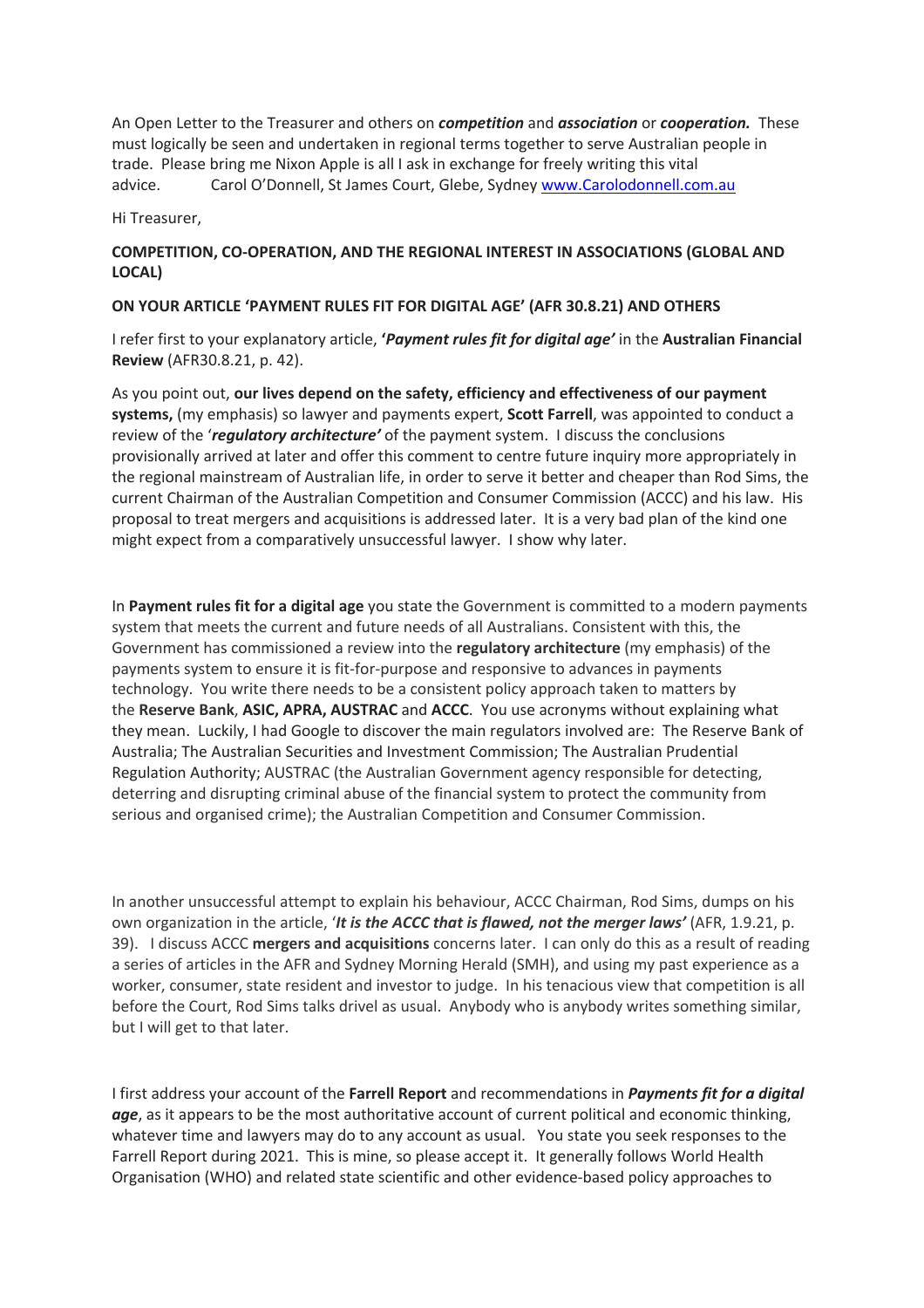matters of governance and service to Australian and other people. A related regional policy approach to women and children's rights in broader regional contexts also seeking sustainable development is later below. See more on www.Carolodonnell.com.au

### **TREAT ALL COMPETITION AND COOPERATION AS LEGITIMATE IN TRADE, DEPENDING ON ANALYSIS OF THE CASE IN THE OPEN LIGHT OF THE INTERESTS OF ALL APPARENTLY AFFECTED BY IT**

*Trade is a system of exchange, whether money changes hands in the exchange or not. Receipts and payments must be treated together for fair trading. Ideally this also takes into account the interests of the Australian public beyond the immediate traders in any bargain struck.* I remind you of **National Competition Policy** (1993). This substantial report, written by Fred Hilmer, when he was head of Fairfax media, before he became Vice Chancellor (VC) of the University of New South Wales (UNSW), was accepted by all Heads of Government. Its intent was to prepare the regulatory ground for regionally planned action in the light of the goals of the Environment Protection Act (1979) and other relevant acts. They must be considered together in any regional planning and related service delivery with the goal of more sustainable development in place. A discussion of the University of Sydney Sustainable investment strategy is attached for your consideration together, in the open. This is not a new direction. It follows one sought at the end of World War 2 by those active in setting up the United Nations, like Australia's HV Evatt (Murphy, J. **Evatt: a life,** 2016.) Attaining standards of health and safety for the public is the ideal lifeblood of association, which is cooperation. Competition is ideally judged in related environmental light.

Your attention is drawn to the important advances only briefly made by all Heads of Government after Hilmer's **National Competition Policy** (1993). Legal treatment quickly and expensively ignored the Report regional considerations in favour, apparently, of a lot of new court business as usual. Nick Greiner found this too as I discuss later. Fred Hilmer's report explained matters comparatively clearly for the generally educated public and provided a useful definition of competition, rather than leaving the matter to Court and law, which time and practice increasingly turn into drivel. Anticompetitive conduct is anathema to the Court in circumstances where the only intent of law appears to be to state the case that secret competition is better than that. **We are all workers, consumers, electors and investors now.** I remember when we used to talk about a level playing field, not this crap.

Radically, Hilmer first defined competition in economic history terms, as: '*Striving or potential striving of two or more persons against one another for the same or related objects'*. (Dennis, FG. **Competition in the History of Economic Thought**. (Hilmer p.2). This was preparation for regional program and project development in the interests of all Australian people and trading partners. Hilmer also asked and answered the question: *How should nine governments be accommodated in a single national policy?* He made the point that while the simplest notion of competition sees firms providing identical products or services and competing largely on price, work in business strategy suggests that this is the exception rather than the rule. In practice, competitions occur through firms seeking to provide different mixes of benefits to consumers, some of which are already reflected in price and others of which are reflected in other elements of value to the customer, such as service, quality and **timeliness** (my emphasis) of delivery. (Try looking at IT like China.)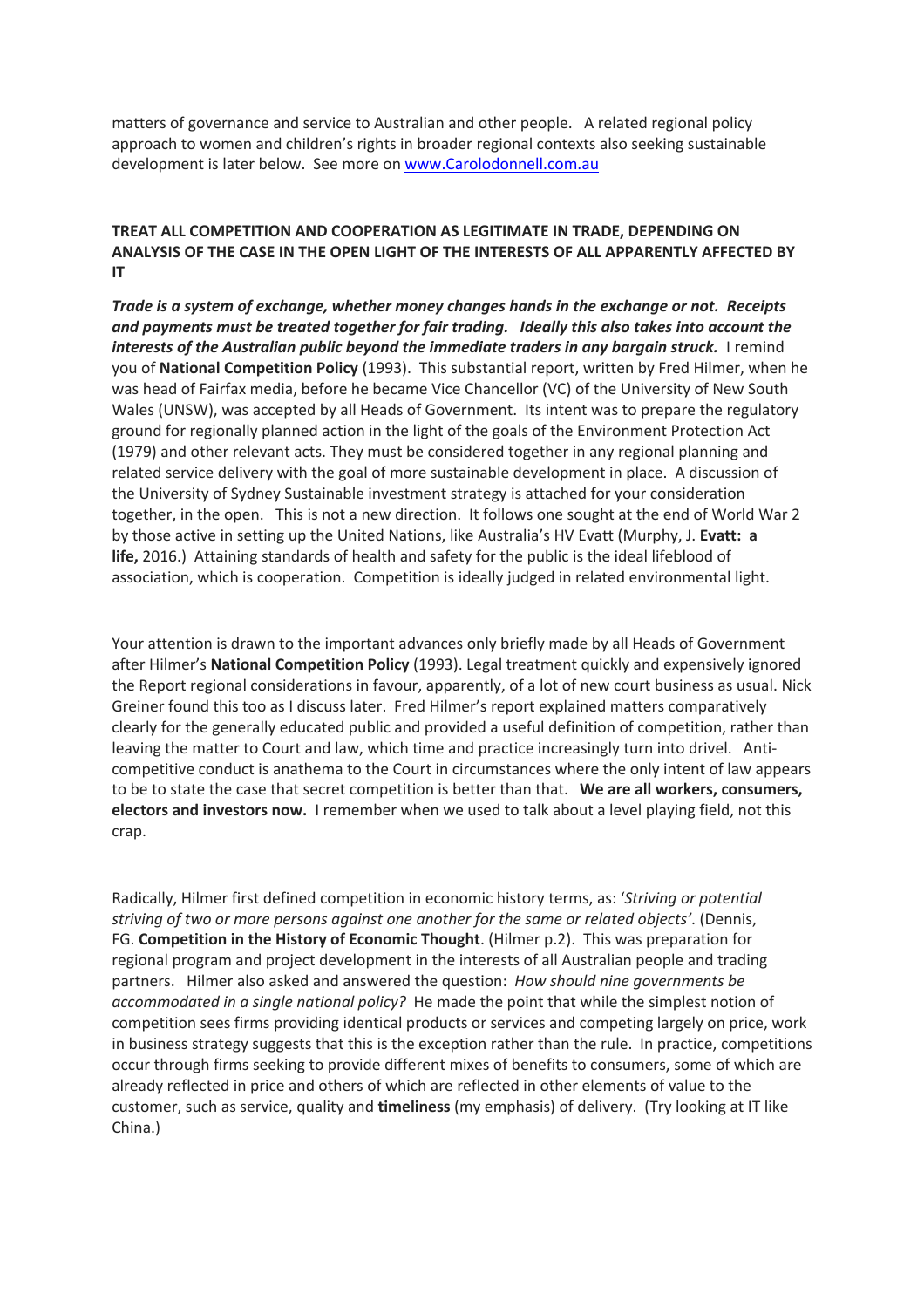Legislation should have clear goals and definitions which all may try to consider and enact in the global public interest of which our own are all a part. Ideally, this is undertaken in more regionally open and cooperative terms, rather than in comparatively closed and purely financial consideration of one's own family or other personal goals of association. I address a related article, *Fels backs Sims over need for review of M&A* (mergers and acquisitions) later. This is done in the light of Sim's view that merger laws are failing and need reform to ensure they conform to the relevant section of the Competition and Consumer Act (2010). Section 50 apparently forbids mergers which the ACCC considers anti-competitive. The ACCC is fatally flawed in its fetich for competition being held as the public good above all. Sim's wife must be exhausted and one fears for the children. However, we would surely all like to know who thinks they are coming to take over our country, especially if they are very big. (This simple insight was always lost to lawyers so US cheating gambling filth is global now.)

### **TIMELINESS IN TRADE IS TOPS. THE TRADE SHOULD MEET THE PUBLIC INTEREST IN KNOWING AND UNDERSTANDING ITS BENEFITS FOR THE COUNTRY THAT INCLUDES THEM**

In **'***Payment rules fit for digital age'* I was surprised that, as Treasurer, you do not appear to concern yourself about **timely** payment, let alone **timely** receipt of goods or services in your regulatory aims, expressed earlier above. Lack of **timely** payment for products and services rendered, often appears to be a key issue in business failure. This has been of ongoing concern in the construction industry, for example, according to various Australian Royal Commissions and state inquiries in past years, especially since the global financial crisis of 2008. It began, as I'm sure you recall, in US housing mortgage and tax treatment. The recent extraordinary rise and collapse of the Greensill and Gupta steel and property empires was presented and analysed widely this year, on Australian TV and in the press. As I understood it, Greensill was offering to act as a financial intermediary between large and small contractors and wage earners. This was in order to solve the problem of slow trade and wage payments in the competitively failing steel manufacturing and construction industries. Both industries have been vital for maintaining Australian manufacturing jobs and have been relied on for manufacturing prosperity so far. The Greensill and Gupta linked financial edifices, which also bought agricultural land, steel mills and luxury property, quickly collapsed. I guess multiple party lawyers are now arguing over spoils to Greensill, Gupta and the other lawyers who assisted in the original 'service' establishment for vast reward.

The above led me to seek the full terms of reference of **Scott Farrell's** inquiry for you, to read the report and conclusions myself. However, I found this Google exercise confusing and gave up to concentrate on your article and related others in the daily press. You address key regulatory institutions you name in acronym only, mainly about business mergers addressed by the ACCC. God and real estate agents would usually know most about land and property acquisitions, I guess. But these are State matters which I guess begin with local council development applications in many cases. Cooperation is needed for sensible and informed treatment in markets, let alone for governing the rest of the state. It will educate all of us more if cooperation, which is necessary for knowledge, also works to shape markets in the public interest of the people politicians are supposed to represent.

**Competition and payments should not be analysed by you and Scott Farrell, in the absence of prior awareness of the broad and historic trading context of any work operation and any exchange of goods and services. It is foolishly partial to treat the person or organization narrowly, according to financial criteria drawn up by lawyers, who also control all law making and practice. They do so as**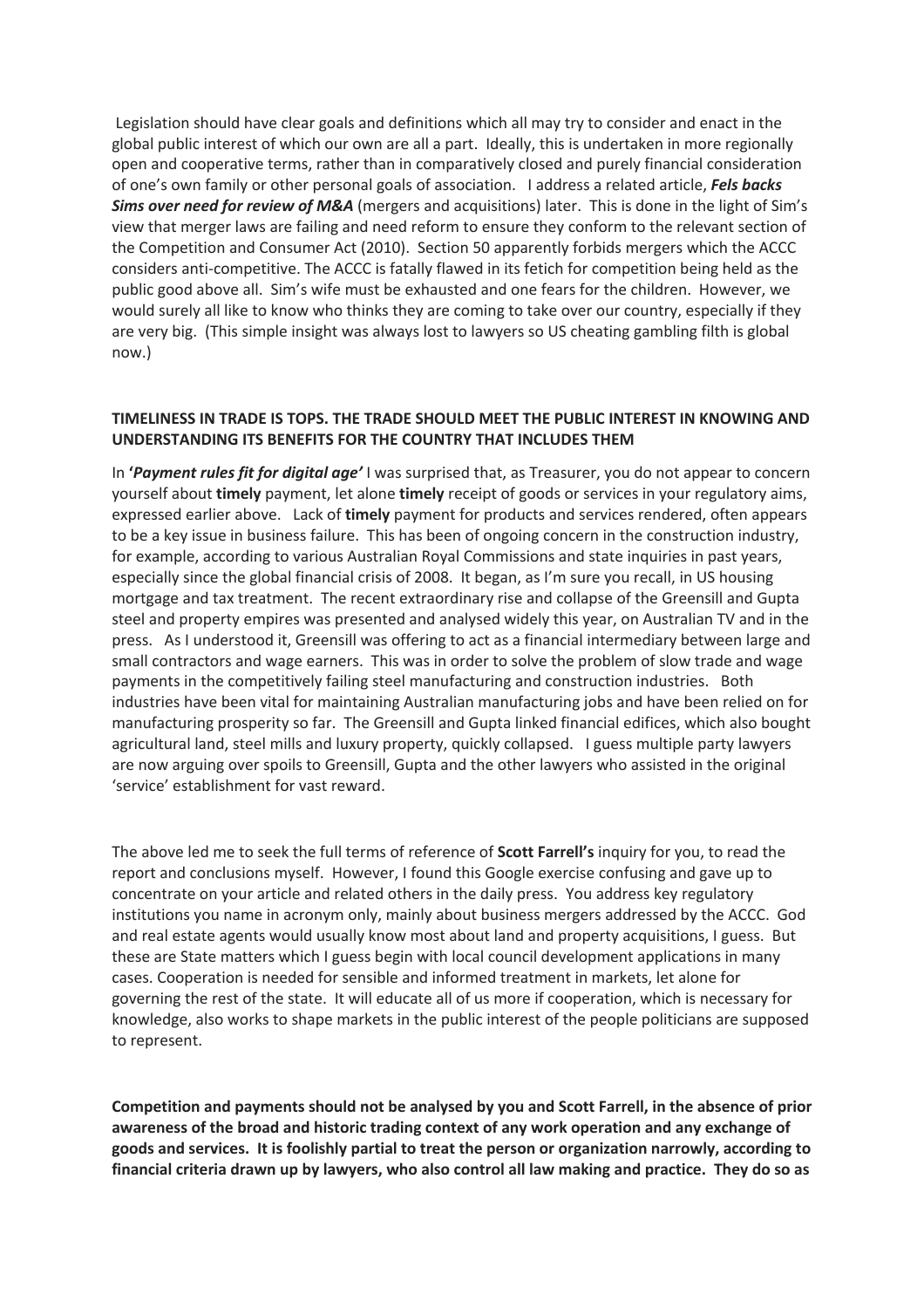**if they had no interests of their own, but only reflect those of Law. From more scientific and democratic views, the legal practice is an expensive, stupid, monopoly over treatment of the trade and development of people. Public servants could do better but didn't have the guts to try.**

**Once reasonable report and opinion is taken over by lawyers and the courts it reverts to arcane views and practices which appear abhorrent in any context valuing fairer trade and more sustainable development. This is addressed in the discussions below and attached which relate to the current status and future of women and children. Open up in terms we commoners get.**

In 2018, **the Independent Review of the NSW Regulatory Policy Framework** chaired by former Premier, Nick Greiner, found there was far too much expensively conflicting legal red tape. His Panel agreed with the Auditor-General's assessment that overall, NSW Government initiatives to reduce red tape were not effective for long and this appears consistent with evidence from other jurisdictions, and from broad stakeholder feedback. The legal family often appears to be useless to any but themselves, although they never spell out why. I have often read, for example, that the police may be unwilling to take a case to court because the criminal court demands an impossibly high standard of proof if nobody witnessed a supposedly shared event. The legal dream, however, is also that their client should be allowed to act in secret, under their guidance. It keeps the rest of us ignorant and under control in contexts where politicians come and go but lawyers' interests go on forever as they turn events from financial booms to financial busts for the 'competitive' big and little guys of the world.

Construction, for example, has held many inquiries because small businesses, which have supplied the materials and done the work, are driven broke by late payment or no payment by big businesses that may fear their own collapse in any economic downturn, sudden or not. The AFR was not on the side of the outside workers. Before the global financial crisis of 2008, driven in US mortgage treatments, the AFR put the rate of small business failures in construction down largely to their own stupidity. In 2018 the Australian Small Business and Family Enterprise Ombudsman launched an inquiry into access to justice for small businesses. Small business owners experience a power imbalance in their dealings with big business and governments. This can stop them from pursuing the court system because of the cost, time and resources involved. They may also need to be taken on by the same employer who let them down before. Repeatedly, small businesses have pointed out that non-payment, late payment and irregular payment by customers are also terrible problems for their survival. Who do you think multiple new ways of using IT to buy and sell have helped or hurt most?

**Receipts and payments appear preferably judged together for good governance in any regional context.** This policy and related governance exercise ideally should be conducted in the light of potential costs and benefits suggested in the broader regional frameworks of which all Australians are rightly a part, and which government is ideally elected to represent. To look at any payments system without considering the nature of the exchange is dangerously lop-sided inquiry. It is particularly likely to lead to wrong conclusions if competition is viewed as an unalloyed public good. Yet this is what the ACCC is doing now. Sims would like to do more in future, as discussed later.

In **'***Payment rules fit for digital age'* your view appears to be wrongly directed and partial. This is because it seems based on a wrong view of the unalloyed benefits of competition for the Australian public. However, surely the *timeliness of the payments system* must also be of considerable concern in any **relations of exchange**? Surely, *receipts* **and payments** must logically be conceived and treated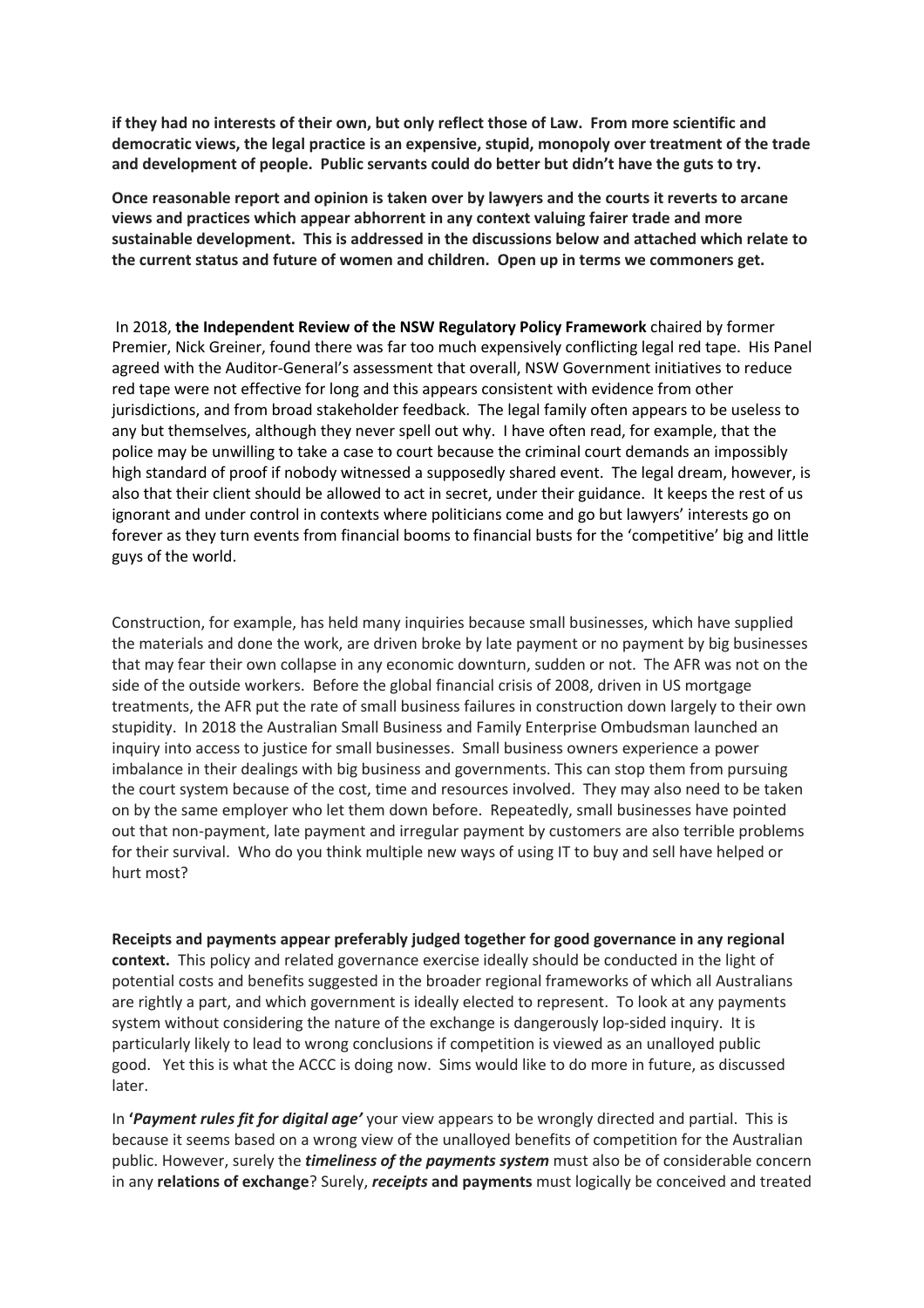together in many cases? Related matters of global professional and family **open association or cooperation** are addressed again in a services economy context to better direct the US manufacturing one which drains us. This is done to help ourselves and others gain better security for current and future generations with the wish to achieve more sustainable development globally and locally. The situation of women and kids, who men may conceive as God's gifts, or not, is addressed in WHO terms later.

## **ARE YOU AND FARRELL HELPING THE US HEAD OFFICE TO DESTROY US THROUGH IT?**

A key proposition is that your inquiry and Scott Farrell's on your account, should not be driven by automatic acceptance of the unalloyed benefits of competition for serving a broader public interest, where many clearly value benefits of occupational and other association as leading to expected standards of social protection against high risk of injury or death. Cooperative association may be more vital for life than competition. However, the potential or certain death or injury of all humans and many projects must be faced in analyses such as the ones you front. I comment on related ACCC matters discussed in the AFR later, with particular reference to mergers and the rights and duties of changing Australian governments elected in service to changing regional communities. Basically, Rod Sims appears to make silly suggestions for legal change in future, which many dislike, and Jennifer Westacott of the Business Council of Australia (BCA) makes key sense.

Like marriage or other contracts, this is a trading system of receipts and payments in which both sides of any trade (in money, time, status, psychic advantage, etc.) ideally deal as part of the national public interest in maintaining or increasing general wellbeing, rather than just productivity. Whatever the outcomes of covid, for example, current governments, starting in China, have put health concerns as a result of covid first, for many reasons. **The NSW Department of Fair Trading is at least well-named for its functions.** I address poor Australian competition policy in the light of more cooperative understanding that was briefly found by all Heads of Australian governments after Hilmer's **National Competition Policy** report. Lawyers have buried any good sustainable developments since as usual.

**Exchange involves receipts and payments**. As you state: '*Ultimately, if we do nothing to reform the current framework, it will be Silicon Valley alone that determines the future of our payments system, a critical piece of our economic infrastructure'*. Too right, mate, except you won't have a clue whether the head office is in Silicon Valley or the Philippines or someone's back yard next door. If they don't want to know you any more, then that's the end of that. Baby, they've got your money, key details about more, and they can change their rules any time they like. You are the bunny, holding the can. It's never been like this before the iphone seriously wanted us to forget the laptop and joys of Microsoft Office for good administrative communication and practice. Tim Cook never heard of the joys of good administrative practice and cooperation and Apple don't want to be held up either. These US guys and their lawyers aren't working for us. For Christ's sake look at China.

## **WHAT SCOTT FARRELL WANTS FOR YOU I WOULDN'T TOUCH WITH A BARGE POLE**

In *Payments fit for a digital age* You claim that Scott Farrell recommends a stronger role for the federal government through the Treasurer in setting the strategic direction of the regulatory system. This is supposed necessary for a consistent policy approach. One is left to wonder what the aim of the overall exchange system (as distinct from just the payment system) is expected to be. The clarity of the service **aim** of the regulatory apparatus and the nature of the services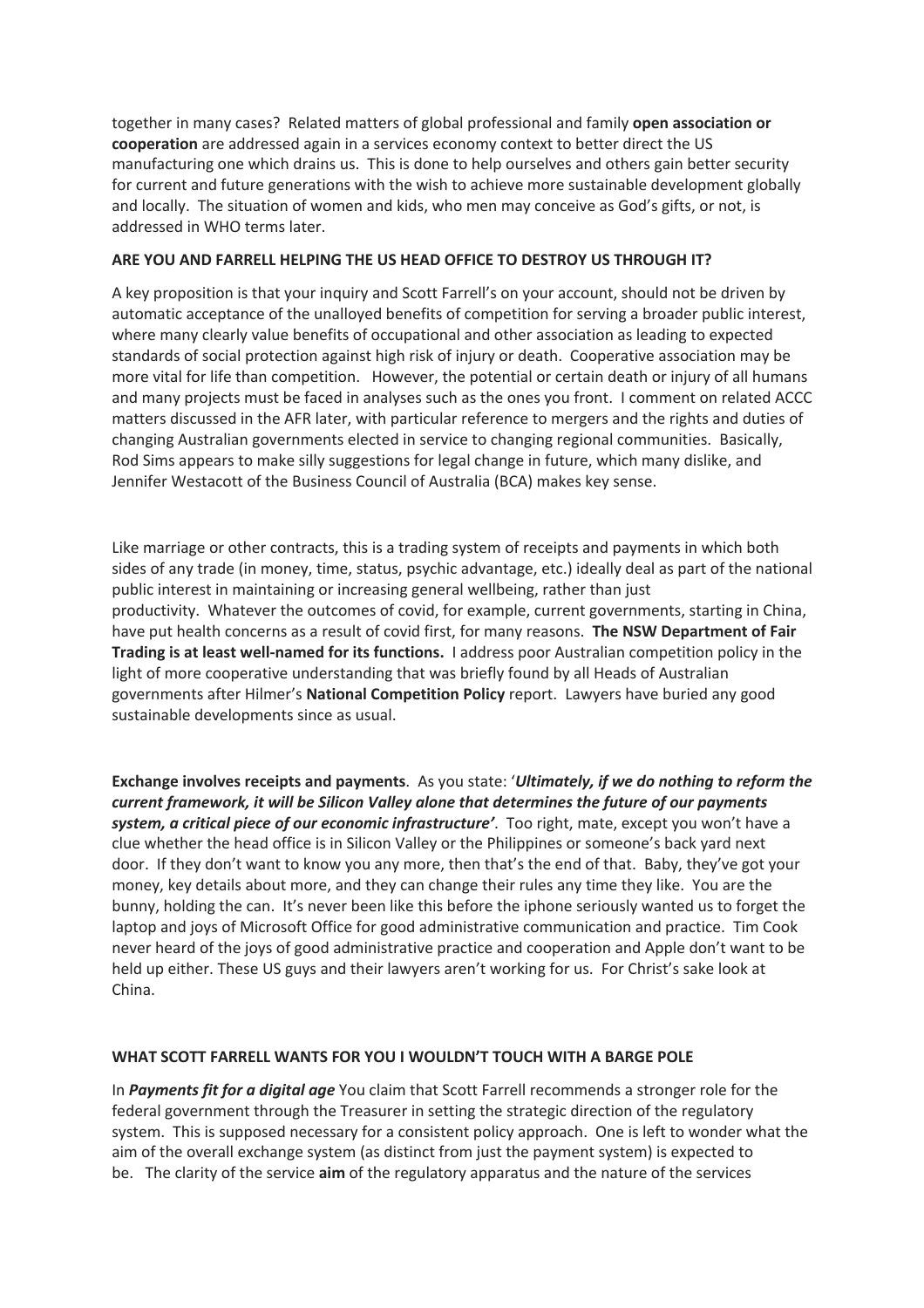established to support its potential achievement, appear as the major factors in assisting any regional judgment of the effectiveness of any service delivery. The position of Treasurer is central to this ongoing national and regional evaluation. It may also lead to action to make any service corrections in future. This is a global approach.

You claim Scott Farrell recommends regulators strengthen their coordination and adopt a more functional approach which requires the regulator to look at the nature of the service, not the entity that is providing it. It certainly seems an unusually good idea to ask what the **aims** of a particular service enshrined in legislation are, so one may also judge whether the **service functions** actually achieve these aims for government and for the national community of Australians and others that its actions supposedly serve.

According to Farrell, there is overwhelming feedback that there is confusion as to which regulator a new entrant (to a market place?) applies for regulation. I am not in the slightest surprised. The use of many acronyms gives little clue about what the regulatory functions and related services to the Australian public through any licencing of any service providers is supposed to be. One may visit the Australian Securities and Investment Commission (ASIC) website, for example, and gain little or no idea of what the organisation is supposed to do for the Australian people and where licencing some of them to deliver a service fits in. The legal emphasis on the benefits of association (free or not) are trumpeted from any university and by its professional families and their associations, whatever they are. If one is interested in the Australian public interest, as you are surely supposed to be, the benefits of competition and association are ideally judged together in regional regulatory contexts. Professional standards and related associations are held dear for good reasons of public health and safety, particularly in science, technology and engineering, rather than law.

Let us celebrate the name **Department of Fair Trading** because at least the fucking idea makes sense if you want to serve the public interest as I'm sure you do. In general, **the current emphasis on competition as if it is always a public good** is not helpful. I discuss articles written by Rod Sims, Chairman of the Australian Competition and Consumer Commission (ACCC) and others about mergers (and acquisitions?) law later in a related context. However, you also treat the **framework** ('regulatory architecture'?) of the payment system without ever clarifying what the various key institutional acronyms you use are supposed to mean, whether their institutional operations have public interested based **aims,** or key **definitions**, and what the particular institution is supposed to be doing to achieve them. This is hardly a practice which enhances any more generally educated understanding, as distinct from the tendency for those involved in any process to call in lawyers in order to save themselves time and stress. See a related discussion attached on the Australian Archives and matters of professional judgment which should have been made more easily years earlier, and with far less cost for all involved. All of us in Australia pay.

The basic problem I also see in the AFR articles about mergers, discussed later, is that competition is not the main ideal server of the public interest any more than cooperation, which is only another form of association, is, open or not. Both competition and cooperation through association are needed for a good future which starts for us with policy making. In your position as Treasurer, you appear confused about you own function, which is to serve the interests of all the Australian people. These include all individuals now and the mums and dads of the future. I used to sneer at the AFR when it first used this term. Now I see that it is vital to broader global and regional understanding. (*The Mommas and Poppas* were right! See more on Popper in Middle Eastern,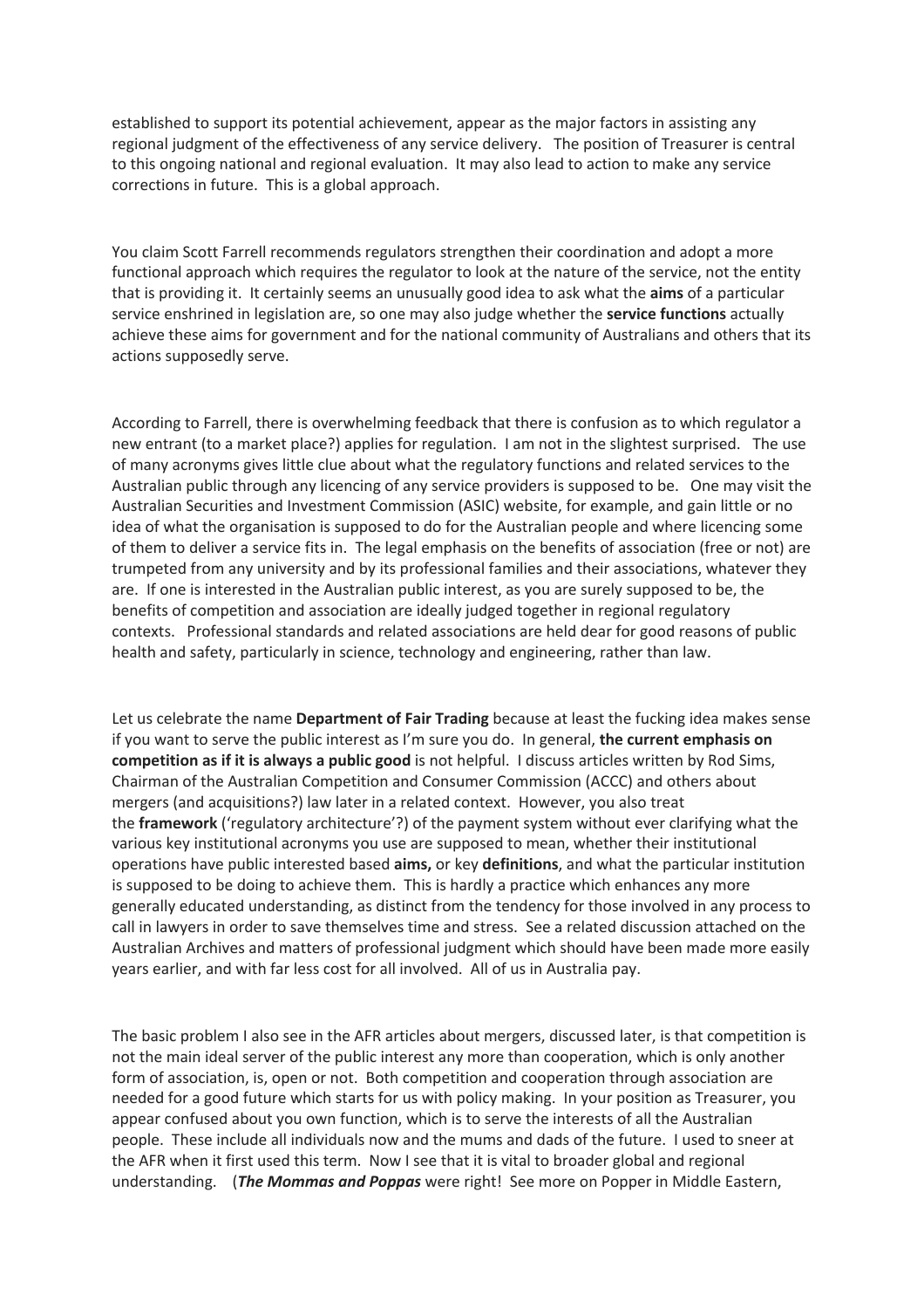Islamic, Chinese and Australian trading interests attached. I advise on health, education and other **Soft Power** services, under guidance of the book **Xi Jinping, The Governance of China** and others. One sees only half the regional picture by following the legal opinion which clings expensively to outdated and secret adversarial practice. President Xi called upon readers to **Carry on the Spirit of Mao Zedong Thought.** I have often tried to do so. See my book **Power Loving (2020)**.

Microsoft Office was a brilliant global system of clear and simple communication and filing available to all in English. Then Hilmer was put into law and multiple legal idiots operating with piles of secret verbal and written rubbish took over the lot as usual. This is a dangerous time and I seriously wonder if you and your mates are helping, especially all the lawyers.

I write in the service of better informed regional and cooperative understanding, in support of World Health Organisation (WHO) directions. I do so to help improve safety and effectiveness of Australian payment systems through fairer trading in this case. Doing so necessitates better understanding of regional contexts of professional and family association to link policy development with better evidence- based practice, so policy derived from theory and practice may better inform each other about life and its **associations** as well as **competitions**. Trading is **exchange between parties** and is with us for life. Don't deny paid and unpaid **cooperation** with others who are closest just because the top power of secrecy and denial of your closest associations means that you can. This is most unhelpful in an era when China and other Australian trading partners are facing global warming. Globally we all must encourage producers and consumers to greener behaviour which is also assumed to be more sustainable, until this view is challenged by better evidence. It comes from global, regional and local environments around us as individuals.

### **THE ACCC SHOULD NOT ADDRESS MERGER LAWS AS IT SEEMS TO WANT TO DO AS USUAL**

As a reader of the Australian Financial Review, and user of the National Bank of Australia, I have strong confidence in RBA and bank operations as I have long read about or experienced them with a reasonable degree of simple understanding and without any ill effects from any performance of their comparatively simple automated receipts and payments functions for me. I am amazed, however, that anybody can make their way around the Australian Securities and Investment Commission (ASIC) website. Although it supposedly exists for business; financial professionals; or consumers; I can find little statement of organisational aim or explanatory statements of its functions on the website. The person who presided over the creation of the website should be shot. What is this organisation supposed to do for people at a glance? I've absolutely no idea, have you?

In this pig-ignorant state in which you receive me, I would like to discuss views of mergers (or acquisitions (?) which Rod Sims also addresses with reference to roles he proposes for the ACCC in relation to them in *'It is the ACCC that is flawed, not the merger laws'* (AFR 30.8.21, p. 45). As Sims states: '*Many Australians will be surprised to know that Australia does not require companies to obtain ACCC clearance for mergers'*……… *To stop a merger that we consider is anti-competitive, the ACCC must persuade the Federal Court that the proposed acquisition is likely to have the effect of substantially lessening competition in future, in breach of section 50 of the Competition and Consumer Act 2010* (the CCA).

As the AFR states in an editorial (3.9.21, p.38): *Mr Sim's call for a debate on Australian mergers follows a string of ACCC defeats in the courts. His speech called for a debate on the long-standing merger laws that require the ACCC to prove that a particular merger would be likely to substantially reduce competition in a particular market. Mr Sims wants a lower bar so that 'a high degree of*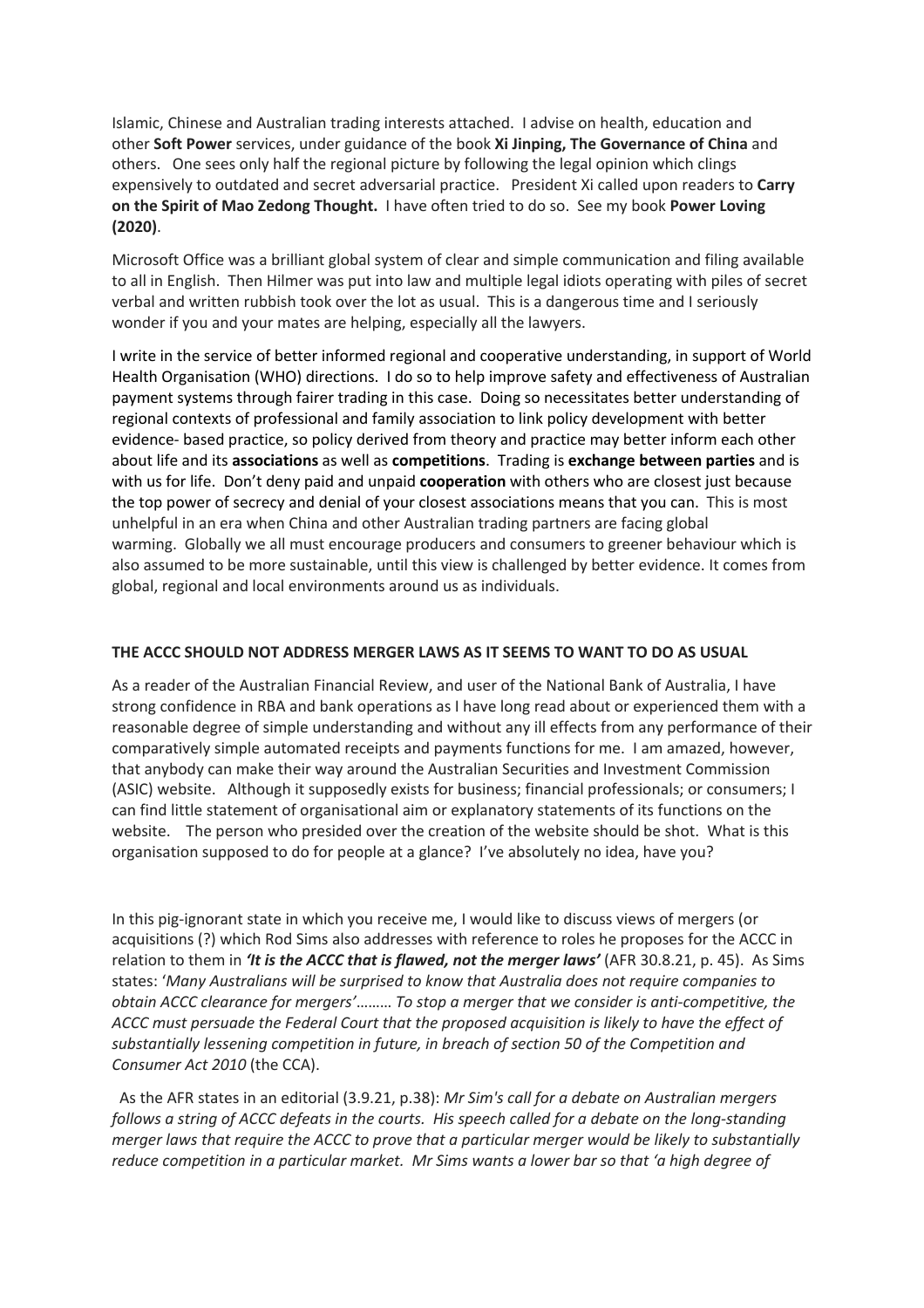*certainty' is not needed, just that the likelihood that competition will be lost is 'not remote'. This effectively flips the burden of proof onto companies.*

In '*Samuel slams Sims' merger reforms*, former competition 'tsar' Graham Samuel is quoted as stating Sim has already lost 7 cases in the Federal Court and he doesn't think Sim's plan for improvement will be better. Competition lawyers from Gilbert and Tobin and Corrs Chambers Westgarth think Sim's proposals are unworkable and extreme. Elizabeth Avery, who heads up the competition practice at Gilbert and Tobin thinks the current informal clearance scheme through the ACCC '*actually works well and the ACCC controls the outcome in the vast majority of cases.'* The guy from Allen and Overy agrees it's good. Deborah Healey, a professor at UNSW Law School adds: *the need for reform to reflect the realities of the modern economy is most evident in the technology industry, with digital platforms subject to tougher merger approval standards than the broader market under Sims reforms*.

In *Fels backs Sims for review of M&A* (AFR 30.8.21, p. 3) Jennifer Westacott, who heads up the corporate industry association, the Business Council of Australia said the changes Sims proposed '*will be another blow to a business-led recovery. What we need now is government, business and regulators together having a laser-like focus on creating jobs and new industries to ensure Australia has another 30 years of economic growth*. I agree.

#### **WHO THE FUCK AM I TO SHARE THE SPACE WITH LAWYERS?**

I am a grandmother who retired from teaching at Sydney University in 2007, after also working for over a decade as a NSW public servant in industrial relations and employment, communication and education practice; followed by occupational health and safety, rehabilitation after accident and insurance matters. This was in a state model quickly torn apart by legal and financial forces through common lack of understanding and the common desire to keep doing what gave lawyers more money and control over the affairs of state.

There is great need to conceptualise competition and association in regional contexts of seeking wellbeing now and in future. This is the case whether elections occur or not. An evidence-based approach to service is more easily seen in health care provision because normal science, technology, engineering and their related mathematics usually operate on price in the relative commercial and historical dark, so hardly anyone, including the legal practitioners, can see or understand what they are doing. We have usually trusted the expertise and welfare that commonly came to us from health and engineering professional training and association. We don't wish to see our trust in the capacity for maintaining welfare standards evaporate further. It may do so through the normal antics of lawyers serving themselves in IT and product marketing systems in which financial forces may often have strong product '*pump and dump'* interest. Alternative WHO directions are attached.

I urge this course on you as an old woman also dying to see Nixon Apple, the recipient of 2020 honours for services to superannuation and trade unions, following the Queen in 2019. My guess is that he barked up the wrong tree for years and I want to learn more. He lives in Melbourne and has ignored all my attempts at contact since he left me in Sydney. Please bring him back for a meeting and chat because I hate Linked-in and think it is stupid. I don't use Twitter either.

Cheers

Carol O'Donnell, St James Court, 10/11 Rosebank St., Glebe, Sydney 2037 www.Carolodonnell.com.au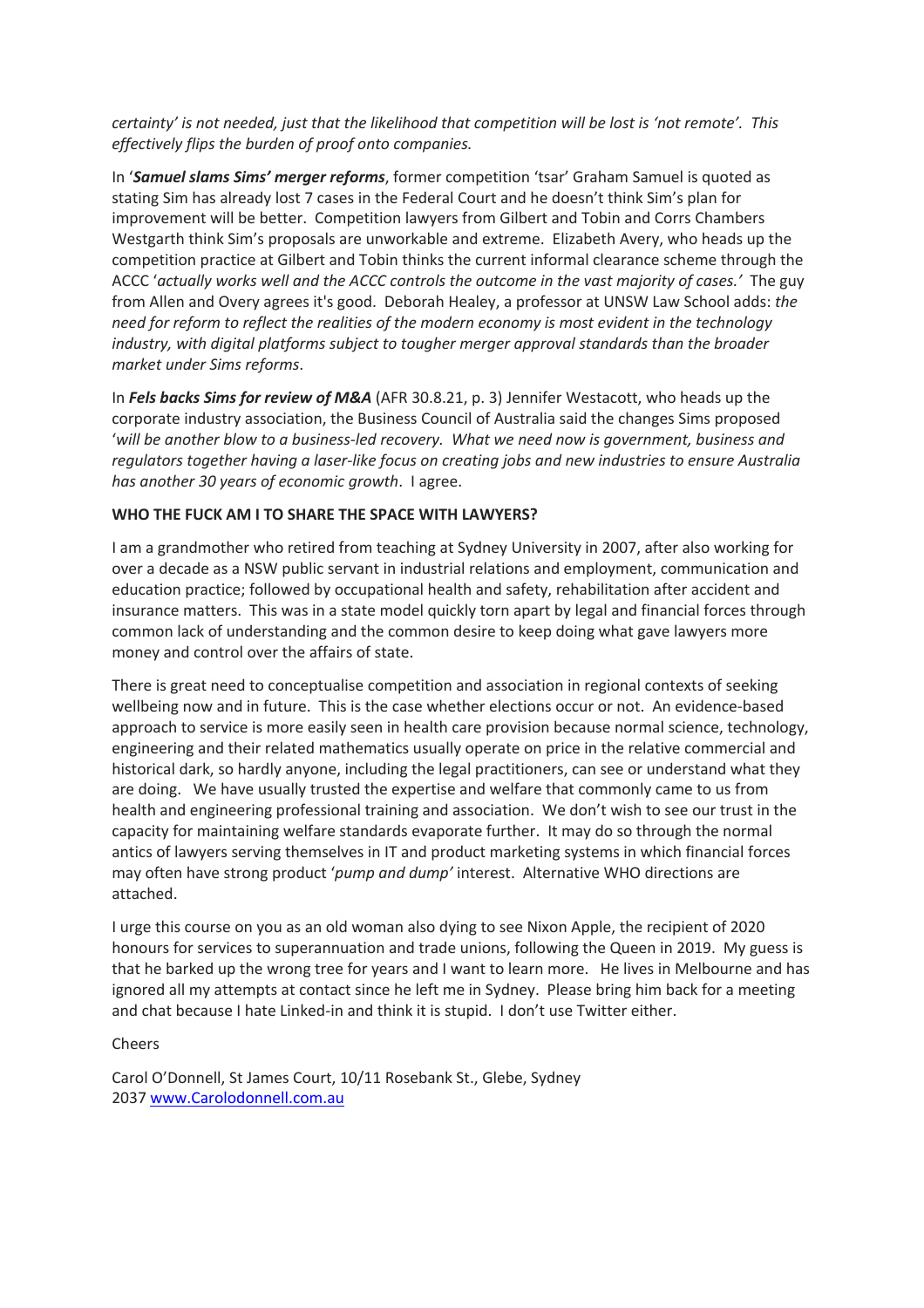#### **To the Treasurer, the Minister for Trade, Immigration and Investment and Others**

## **IN A LAND OF PLENTY MORE: NOXIOUS CONSTRAINTS OF AN OUTMODED ECONOMICS DISCIPLINE IN THE GLOBAL TRADING ERA (DON'T MENTION THE LAWYERS?)**

Carol O'Donnell, St James Court, 10/11 Rosebank St., Glebe, Sydney 2037 www.Carolodonnell.com.au

# **Grandma tackles the article 'The case for a four-day work week', before global trade and immigration directions and investments. The regional discourse is vital to address our global children's lot in production and competition over the earth, in water and climate.**

As a grandma at home in the house and garden I only know what I read in the papers and enjoyed Jessica Irvine's clear and thoughtful Sydney Morning Herald article '*The case for a four-day work week'* as usual (SMH 14.9.21, p. 27). It makes good sense in the Australian welfare state, which is comparatively wealthy, to consider peoples potential allocation of time to address their own current or future wellbeing, as well as their financial interests. My daughter, for example, was lucky enough to be able to combine a four-day week of paid work in the State Library with university study for many years after she left school and has usually preferred life thus. Today she works for the Biodiversity Conservation Trust (BCT). Is this part of the new sustainable future or another way for land and property rights buyers and sellers to make more money by extracting more value from the earth faster? My daughter gets sick of my questions but I hope the Deputy Premier is looking into this. (Don't talk to me about insider trading because I assume we now have it in marriage on steroids. Any girl knows that a really good relationship is about sharing. The money or the box?)

As an aside to the case for **the four-day work week**, I refer you to the Sydney Morning Herald article *'NSW to review biodiversity offset scheme'* (SMH 7-8.9.21 p. 12). Deputy Premier, John Barilaro is doing the review. In reference to all carbon trading and supposed offset schemes, I get the bit where the guys involved with doing stuff to current resources get more money for their property up-front. I always wonder, however, if and how the supposed conservation business offsets are delivered. Nothing that has happened since McLean and Elkind wrote '*The Smartest Guys in the Room'* (2004) about the rise and fall of US 'clean energy' giant Enron has changed my fear of normal men much. Press report of the partial collapse of gigantic Chinese property developer Evergrande, however, states it is *'set to follow the standard playbook for government led bail-outs and restructuring programs'* according to *Lessons from Evergrande and the US debt ceiling* in the Australian Financial Review (AFR 27.9.21, p. 2). This is addressed later in the Australian construction context.

On rereading '*The case for a four-day work week'*, I mainly wondered how much Australians should care about *productive* work, research, invention and testing, rather than *useful* work, research, invention and testing for wellbeing. Innovation has become something of a dirty word to me as it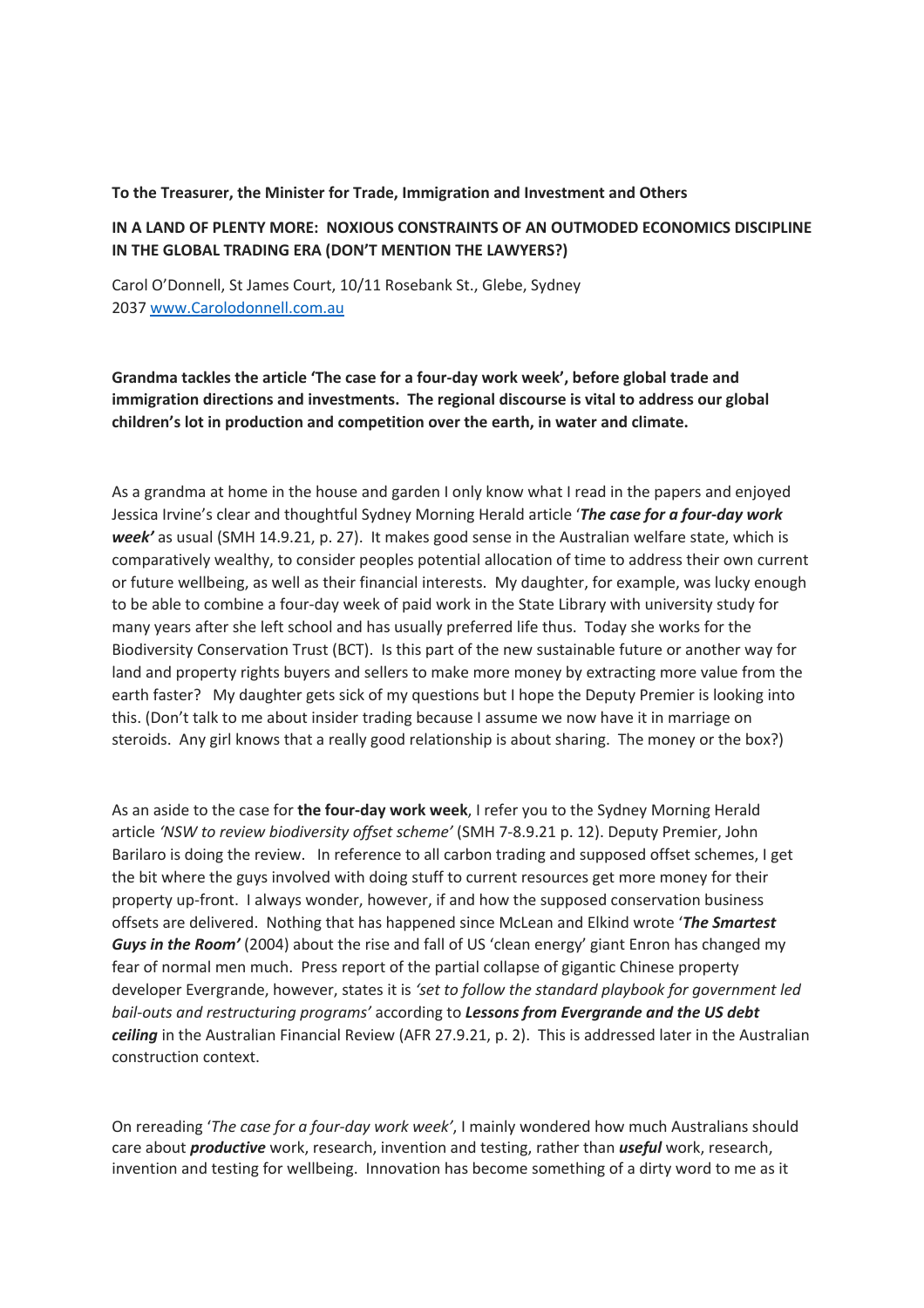often appears commercially undeliverable, trivial, unreliable, culturally incompatible, and short-lived in commercial and cultural reality. Immigration and trade are addressed in regional contexts later under the global and regional trading arrangements currently being formed. This is naturally an appeal to Australian farmers rather than to overseas investors first, before they start belting the hell out of the land suddenly, one morning as usual, as we awake.

I raised related concerns attached, about global and regional planning and *competition* policy, with the Treasurer, Josh Frydenberg, in response to his article **'***Payment rules fit for digital age'* in the **Australian Financial Review** (AFR30.8.21, p. 42). As the Treasurer stated: '*Ultimately, if we do nothing to reform the current framework, it will be Silicon Valley alone that determines the future of our payments system, a critical piece of our economic infrastructure'*. I also fear inflation of our housing prices by rich overseas buying interests. This increases social inequality. Their process also promotes size increases in the building envelope, not parks and gardens which have so many welfare benefits for everybody. The job of government is primarily to represent the interests in the particular region of Australia, not cater to comparatively rich and powerful global interests in secret first. The worship of productivity must be found wanting.

I discuss **productivity** first as Irvine accepts its key importance in *'The case for a four-day work week'.* I bet many people would love to do less paid work instead of always working more, whether they get more money for doing so or not. I often admire the clarity of Irvine's writing and its capacity for demystifying economics merely by addressing women's interests more centrally than usual. This is distinct, perhaps, from following the mathematical disciplinary mystification as it has been increasingly introduced in economics. Ross Gittins made a longer news career adding 'new' psychological insights to enhance the economist's mathematical choice and career prospects, using new IT software and on-line testing, etc. No doubt US psychologists and others were charmed by the numerical turn of events. I have seen a lot of it as bullshit in, bullshit out, however, having passed the general assumption that numbers and a scientific view are as one. Somebody should tell the US because it might save them from selling guns to big and little guys under the wrong Constitutional impression globally that guns protect their families instead of murdering them. How could you sleep with gutless lying human filth like this, especially in universities?

Especially since the bail-out of US banks in 2008, the term **productivity** has revealed itself more clearly as a limited, unfit, partial tool of past economic, political and legal associations in key cases. It appears to be the result of top professional ideology and related propaganda. The Reserve Bank of Australia website states, for example:

- 1. **Labour productivity** is defined as output per worker or per hour worked. Factors that can affect labour productivity include workers' skills, technological change, management practices and changes in other inputs (such as capital).
- 2. **Multifactor productivity (MFP)** is defined as output per unit of combined inputs. Combined inputs typically include labour and capital, but can be expanded to include energy, materials and services. Changes in MFP reflect changes in output that cannot be explained by changes in inputs. (Me: Can you adequately measure this stuff?)

This **productivity** emphasis denies good consideration by any, let alone government, which is paid to do it, of the land and environment surrounding a paid employment relationship or far from it. More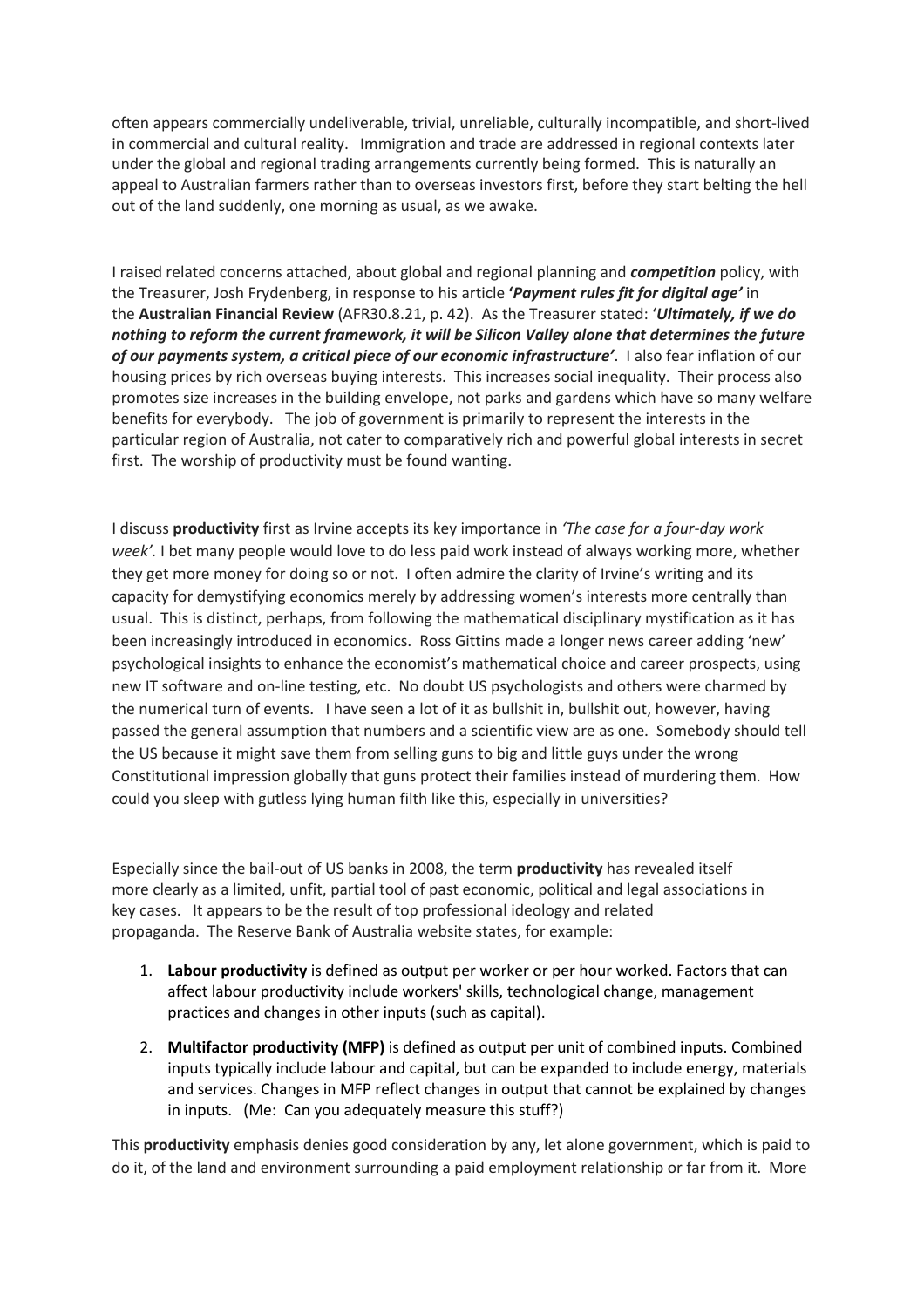time may be better than more money to many living in the comparatively wealthy welfare state, which Australians have built over many years since the federation of states in 1901 under Constitutions originated from British penal colonies. (It's a nice place.)

The religious have historically worked for the church for free or for board or a comparative pittance, because of religious conviction. Surely a lot more of us should have that choice today. Many may not want to seek money by devoting their time to supporting what may be a noxious product, like DDT or others, to those who know about the risks and effects of production. Because all Australians have fewer children to support today and don't expect them to be able to support us financially in a comparatively long life, we may all be seen to have more choice than others about our allocation of time in work, paid or unpaid. Surely many of us feel rich enough already and should be encouraged to enjoy more free time. I was frightened of retirement before I did it and I know many men are far more scared of it than I am. They don't need to be because they have plenty of money and assets already. Because they have spent so many years in association, they are frightened to stand by themselves. Such men should be persuaded to give old-fashioned habits up and be free.

Disability is more accepted as a natural condition requiring government support in Australia. The good future lies in developing key services from the bottom understanding, not the top. I can naturally see where Facebook, Linked-In and Twitter fit into internet related on-line sales and communication, but give me MicroSoft Office email and attachments instead. In my view there has been nothing better for developing comparatively democratic and scientific common-sense records across the English-speaking world. Although u-tube is great, many of the alternative IT developments in communication and recording since, appear too business tricky, consumer resource intensive, culturally incompatible and thus stupid in comparison. Try being useful instead of innovative. This is never to deny the utility of the mobile phone, texting and photos for fast and effective trading and related personal entertainment uses.

I recall the days when women were thought of as being part of a reserve army of labour, along with recent migrants, youth and others, to be drawn in and out of paid work as the times and primary labour forces dictated. The reserve armies of labour appear mainly revealed in the press today as back-packing travellers, students and more recent immigrants or global refugees. Globally, refugees are a huge and increasing group devastated by poor and extreme competition over resources which have been increasingly subjected to sudden collapse or destructive erosion of one kind or another. The global pace of financial ponzi-schemes so often based on land and housing construction, management and political power speed up, before crashing as usual. When reserve armies of labour go home, as many did in the current covid pandemic, Australian regions face labour shortages of the kind they want.

A substantial Sydney Morning Herald article *'China's house of cards shows its hand'* (SMH 24.9.21) about the near collapse of property giant Evergrande, suggests Chinese entry into global markets had its downsides. Major changes in the normal investment directions appear necessary in the face of a shrinking Chinese population. There are related Chinese inquiries into the poor social effects of intensely competitive entry into global education and gaming,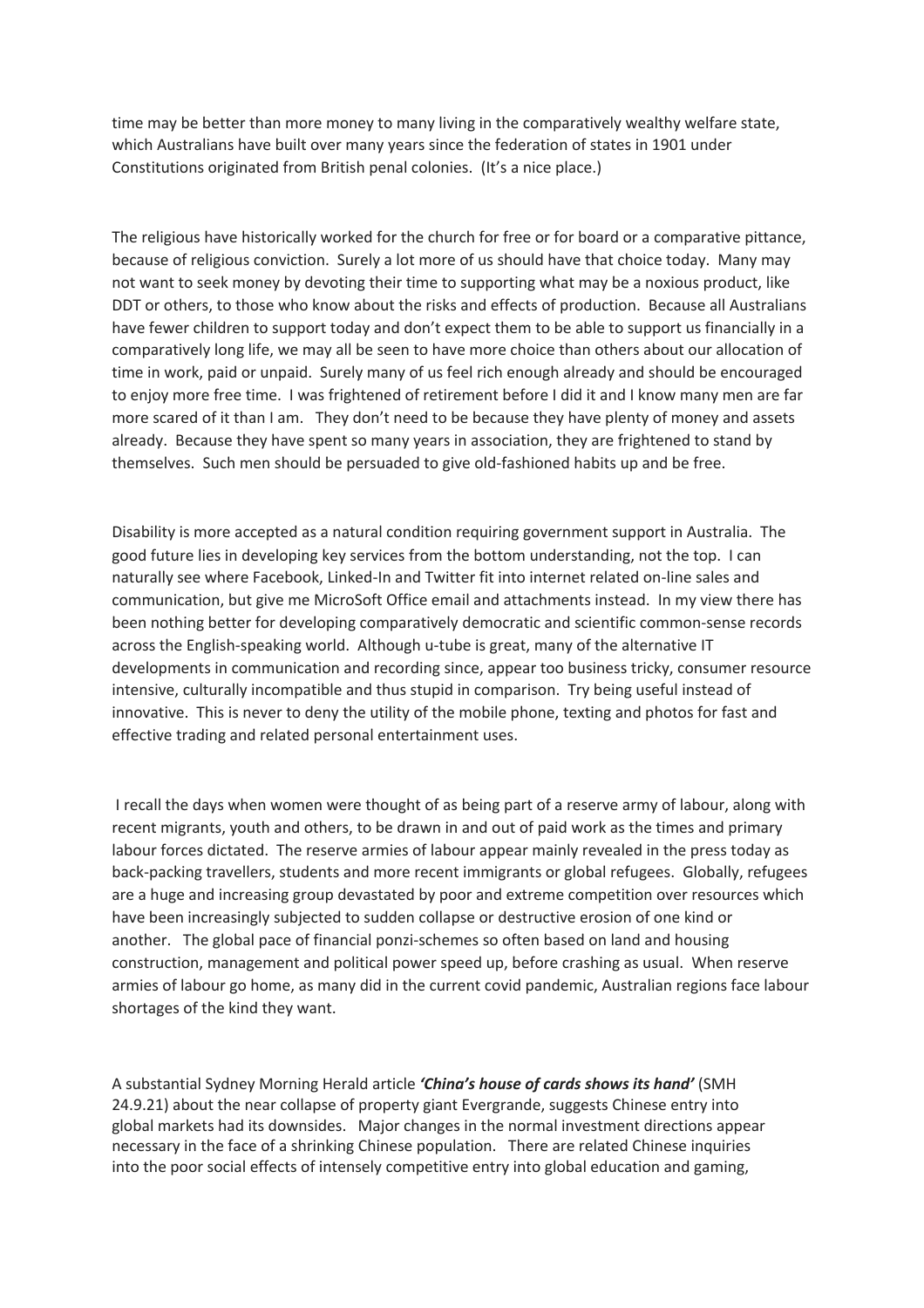online or not. Getting rich may not be so glorious if intense competition leads not only to more demanding paid work, but to unnecessary social inequality and major instability while the rich and well connected get richer through travel, association and land and property acquisition in other richer parts. When the global financial crisis came in 2008, led in US housing, key banks were bailed out by US governments. In China, the Evergrande building program was allowed to fail in 2021. Apparently, the Chinese government's balance sheet '*will be deployed to soften or offset entirely any blow to real-economy creditors, such as apartment purchasers, employees and suppliers. In doing so the impact on the economy will be contained. Conversely, the big end of town investors are deemed capable of absorbing losses and will be called upon to do so*.' (Tamar Hamlyn, AFR 27.9.21, p.20.) The big US banks had already shown the world how quickly they could recover from 2008.

## **Surely the Australian governments' way forward should commonly be like the Chinese one in construction company collapse? Why not tell us more about this clearly?**

In President Xi Jinping's book **The Governance of China**, the chapter **Economic growth must be genuine and not inflated** contains a speech delivered in 2012. It laments that the conflicts between the environment, natural resources and economic growth are becoming more serious. Xi urged pursuit of efficient, high quality, sustainable growth, starting with agriculture and farmers. I think Governments should do and support what seems *useful now or in future.* This may or may not also do well if brought to market, which periodically ends in collapse. The key associates stand in the way supported by convenient assumptions about legal privilege and economics.

I assume, wrongly perhaps, that the Gates Foundation, as a global charity and research foundation, is geared up for better regional research approaches. Does the Reserve Bank of Australia or the Australian Competition and Consumer Commission (ACCC) know about these issues, for example? I tried but never understood how carbon trading or biodiversity offsets are supposed to do anything except make traders more money to fish the seas more efficiently, for example. Please explain.

#### **Population, participation, productivity and our new Minister for Trade, Dan Tehan**

Irvine's article on the **four-day work week** reminded me of the days when balancing prices and incomes and budgets were all the rage with Australian Labor forces and former Liberal Treasurer, Peter Costello. According to **The Costello Memoirs** (2008), in a speech in 2002, the Treasurer spoke of the law (sic.) of the three Ps **– population**, **participation** and **productivity** (p.320). He writes that Australia's economic growth is driven by the **population** of working age and that the higher their level of paid work **participation**, the higher the level of economic **growth**. The higher the **productivity** of those **participating**, also the higher the level of economic growth. Should one endlessly worship growth and competition in the paid labour market for a start? It seems this drives a primary dysfunctional quest for more pay, and a comparative disregard for the fitness of the worker or the regional job which is produced in the political process of associations. I guess this particularly appears to be the case at the upper career levels which are more susceptible to labour market closure to any competition, and also to misplaced paid work demands.

Australian men used to discuss prices and wages as if the national equilibrium, where prices, incomes and budgets were well balanced, could be gained by *productive* relations in markets, and by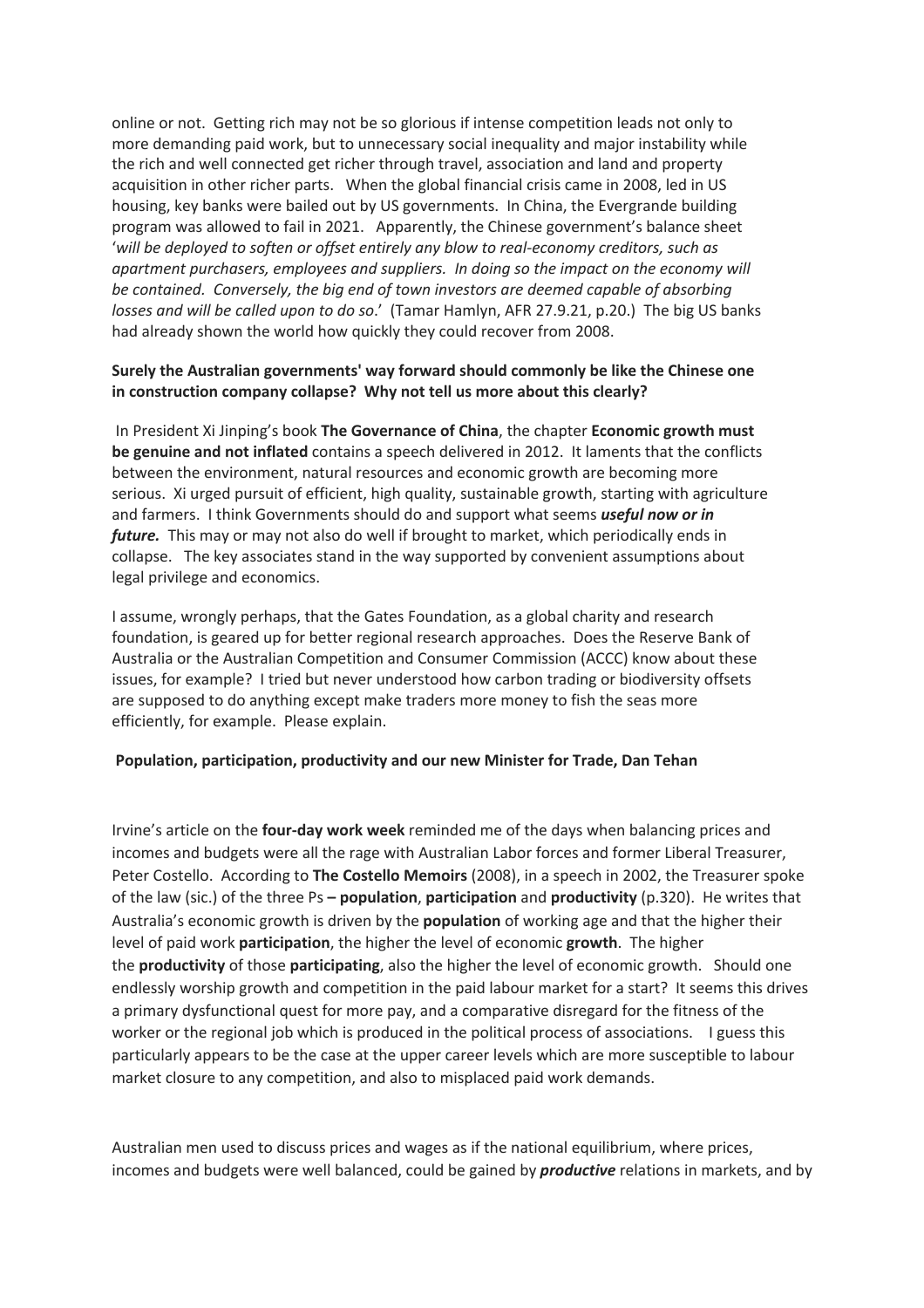fair wage and career standard setting. Disputes were settled in arbitration and conciliation tribunals attached by governments to courts. Gearing up for war and rebuilding afterwards has traditionally been deemed productive by Empire forces and it is no accident that the International Labor Organization standard setting functions, undertaken by big employer, government and employee associations, persisted comfortably through two world wars. Investment is normally carried out with government support, on secret grounds or on faraway lands. Competition for land and resources, including labour, now appears best if globally carried out in the open, not in so many secret associations. This seems necessary to avoid more land, natural and social assets and population destruction.

**Overpopulation** in any nation, region or household may be a threat to budgets and wellbeing that increasing comparative labour **competition, productivity and growth** may never address, let alone overcome. Traditionally, work done in the family setting may or may not have been paid. Free caring may also be very valuable and a lot of it goes on in many small businesses, whatever they may be. In richer households globally and locally, participation in paid work may now be comparatively over-valued in comparison with the returns, psychic or otherwise, which come from more free time to do more for any land, person or other love.

Since 1990 Australia has accumulated gigantic funds for investment through passing national superannuation guarantee legislation which involves all employers, governments and other paid workers in saving for retirement and investing well for generations after baby boomers are dead. Regular financial crises, often fuelled in land sale and building construction and management suggest it is vital to manage these funds openly and well so we all have more time to do what we want rather than only what somebody is able to pay us to do. The wealth that new technological inventions have helped create for all in natural resource extraction technologies and other industries mean that many people now have more choice about how they allocate their relative wish for more time or money. Many older men should be encouraged to work for free as they already have enough money. Their incomes could be foregone, for example, to be ploughed into good work offsets. I read the Kyoto Treaty closely. In spite of reading the financial press every day I have never understood how and why carbon pricing and related offset measures are expected to achieve anything except more money for the usual guys than they would have got before.

The term, *useful* rather than **productive***,* appears better constructed to help any women and children left behind or comparatively impoverished by normal male growth, paid work and career expectations. I addressed the role children play in accounting for women's and each other's welfare, in response to the Treasurer and others, after his article on reforming payment systems, competition law, business mergers and acquisitions. Hilmer's **National Competition Policy** (1993) led the way for Australian Governments to begin thinking better about how to protect and enhance any regional public interest in wellbeing. However, the usual professional closures, topped by lawyers, soon drove this back to secret financial business as usual. How will the world and Australia open up from the covid pandemic lockdowns and can it change the direction of production to good global effect? (No idea.)

Since reading '*The case for a four-day work week'.* I got an email from Dan Tehan, current Minister for Trade, Tourism and Investment, from the rural Victorian seat of Wannon. He addressed the **Agricultural Worker Visa** which it is hoped will provide a long term, reliable workforce for critical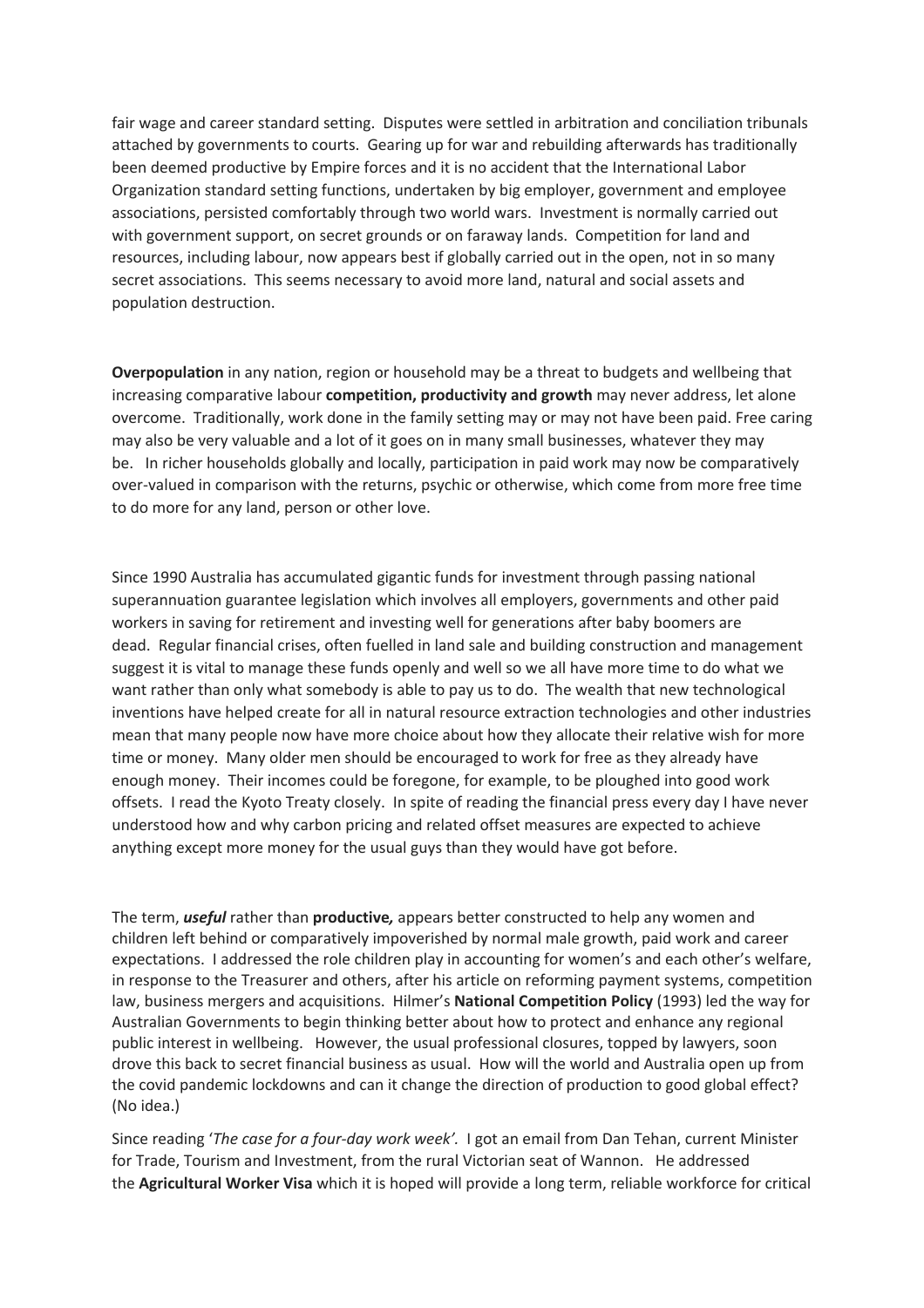industries at critical times, such as harvesting. Supposedly, the Visa will be in place by the end of September 2021, with the full program implementation complete within three years. Dan Tehan was also on ABC TV at the National Press Club, talking about his promotion of the **Comprehensive and Progressive Trans-Pacific Partnership (CPTPP).** Apparently, this is the growing association of nations into which China should necessarily be welcomed in the interests of addressing global and regional trade and related catastrophes, or ongoing destruction, pollution, corruption and waste. This cost is felt by those outside normal men's powerful associations dominated by military or lawyers.

Tehan travels to Paris to talk to the Press Club and others about the CPTPP soon. Ooh la, la, I wish I could go with him and take notes and express a few thoughts back. What would you prefer to pay for, an old-fashioned secretary over all your matters or a lawyer who types with two fingers? I am incensed about overpopulation as well as sexual harassment being ignored as usual across the world because it is also a major driver of social inequality. UK PM Boris Johnson, former Vice Chancellor of Sydney University, Michael Spence, and many other leaders have far too many children between them and should be ashamed. As Peter Costello pointed out, Australia has encouraged a limit of two to three children per couple since the beginning of the twentieth century. Ask Labor leader, Anthony Albanese, about the traditional goodness of his migrant mother, the church and the usual Australian Labor Party connections. Multiculturalism isn't just about a lot of new housing over here.

I question productivity as well as competition as inadequate financial substitutes for free time and wellbeing, which rich representative governments and individuals may often seek, rather than more money. The comparatively rich may or may not have time and means to enjoy or enrich themselves in psychic terms. Psychic terms, however, should not be overlooked in any welfare state. Doing so may entail a lot of ignorant and wrongly directed expense because of the comparative power of normal specialist associations. The increasing costs of production related to any maintenance or renovation should be considered better in regional and related place and risk-based terms. This is discussed later and attached.

I am far from as convinced as others, including Irvine, appear to be, that new IT advances will make us ever more productive, rather than assist rich interests to strip the lot better in future. This emphasis on productivity also appears like saying trading regions can't have too many kids, guns, lawyers, drugs or casinos for wellbeing. Today the technological drivers seem increasingly to bring multiple new 'pump and dump'; IT and related productions. They may in fact be environmentally destructive of more orderly moral associations and advance.

I attach related discussion on women and children's rights in a supposed global era of sustainable development goals. I recommend taking President Xi Jinping and his directions in the book **The Governance of China** (2017) far more seriously. They are clear, authoritative and comprehensive. The open expression of the moral sentiment of the powerful is all that we women have usually ever had to back us in opening up the lot to broader scrutiny for broader understanding of the people. Otherwise, the men walk over us with their ignorance, cool neglect and associated secret competitive or violent actions. Legal privilege supports the normal male view that a man's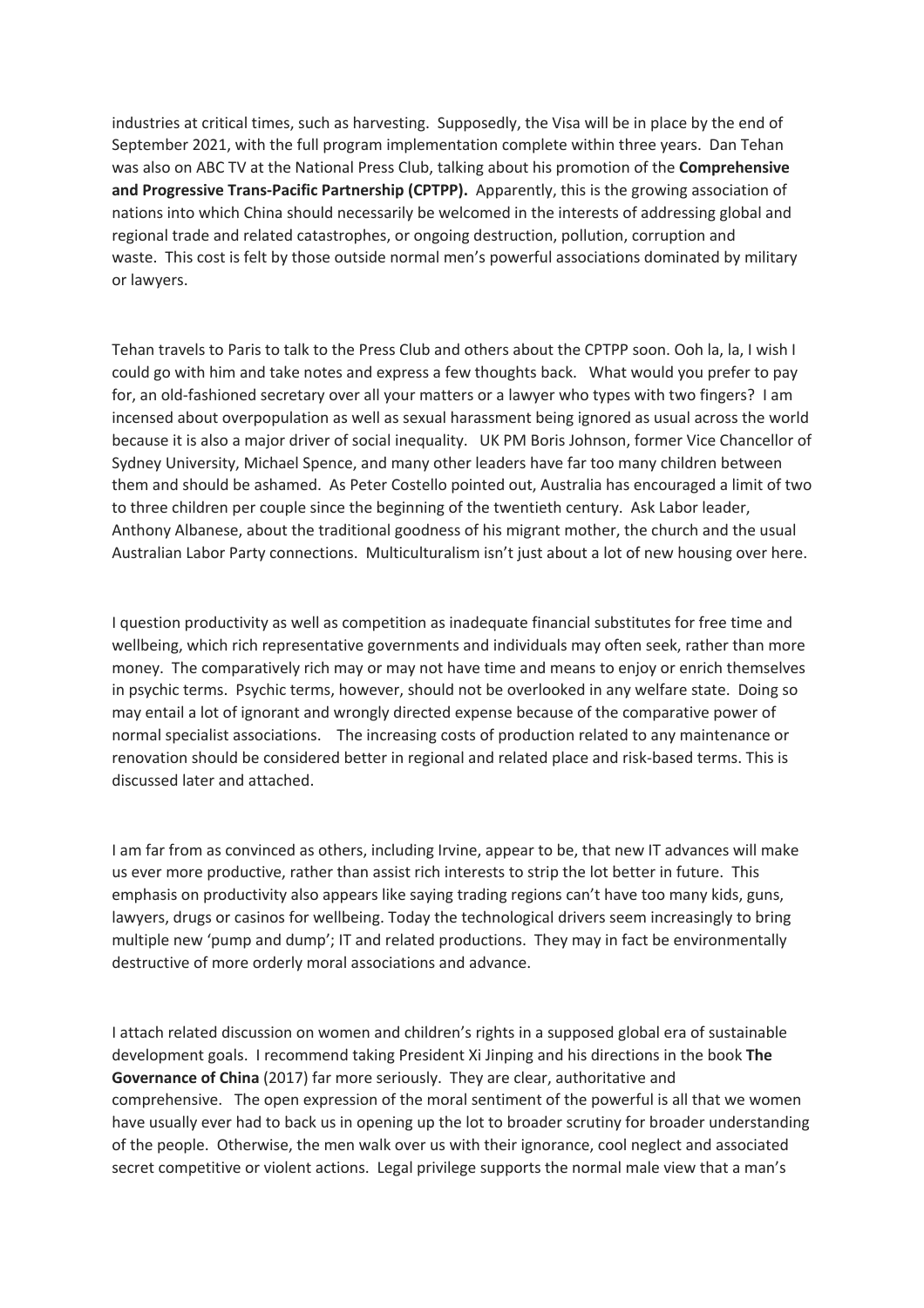best defence is to operate in secret. The law routinely equates ignorance with objectivity in its blinkered pursuit of its standards. Police are called in to deal with difficult people on the street in the last resort.

One wonders if the impact of the **Agricultural Worker Visa** on the families and land left behind will be of public interest anywhere in these transactions of concern to any travellers paid to come and work on Australian farms or in other regions. If not, it seems a pity from the view of children, disabled and old people ignored in any regions where they have been left to fend for themselves somehow. The global economy, regional standards and their monitoring appear necessarily to depend now upon the better association of key factors of production in particular regions. However, Fiona Simson said on The Drum on ABC TV that the **National Farmers Federation** members do not wish to police expected labour or other standards of production. They have apparently taken this stand because of the conflict of interest this may bring to their association membership. It seems a common but growing problem of association, if standards of all covered by it are supported, whatever they may be. That certainly seems to be the normal blokes' attitude from the top to the bottom.

Rising housing and mortgage repayment costs are often feared but few discuss ongoing building management, renovation and related on-costs in state efforts to provide jobs, jobs, jobs, for industrial mates who are usually living in Sydney. From personal experience I get the impression state construction interests are now inserting as many lawyers as possible into building management and renovation arrangements on shared grounds. Shared ownership of land and related erections should be more open to key service cooperation to manage vacant or apparently orphan land and buildings better. The normal male behaviour appears to drive people into adversarial relations, however, even when they are family members and would prefer to avoid them. Strata or other land and building managers appear more knowledgeable and experienced than lawyers in regard to particular grounds and their assets. They should be advising and working more openly with governments and construction industry interests where the land owners and their surrounding interests are taken better into account. It appears best for Australian residents if they are able to do so without the confusions of multiple lawyers apparently following any old aimlessly stupid, straitjacketing law to its conclusion. Farm and other key commercial managers also appear in positions to understand their regional matters so all may act better more openly. More open regional and non-profit approaches to development to meet international goals are addressed in attached files on Sydney Uni. sustainable investing and in other associations.

Like *competition*, the concept of *productivity* as an unmitigated good or service to families appears comparatively outmoded. I have met many researchers, for example, who have not had the satisfaction of their research being tested or used in the way they would like, rather than in some expensive commercial frolic for a comparatively trivial product which failed soon enough. Work should not have to depend upon the standard commercial conditions being right as much as on the open and broadly judged utility of a product or service. Then some regions may wish to try it out under comparatively broad and informed scrutiny to assist general understanding and wellbeing. While the Trade Practices Act assumed a natural equilibrium between *traders,* long before the advent of the services economy and welfare state, the Australian Competition and Consumer Commission (ACCC) appears to be acting as if the comparatively recent concept of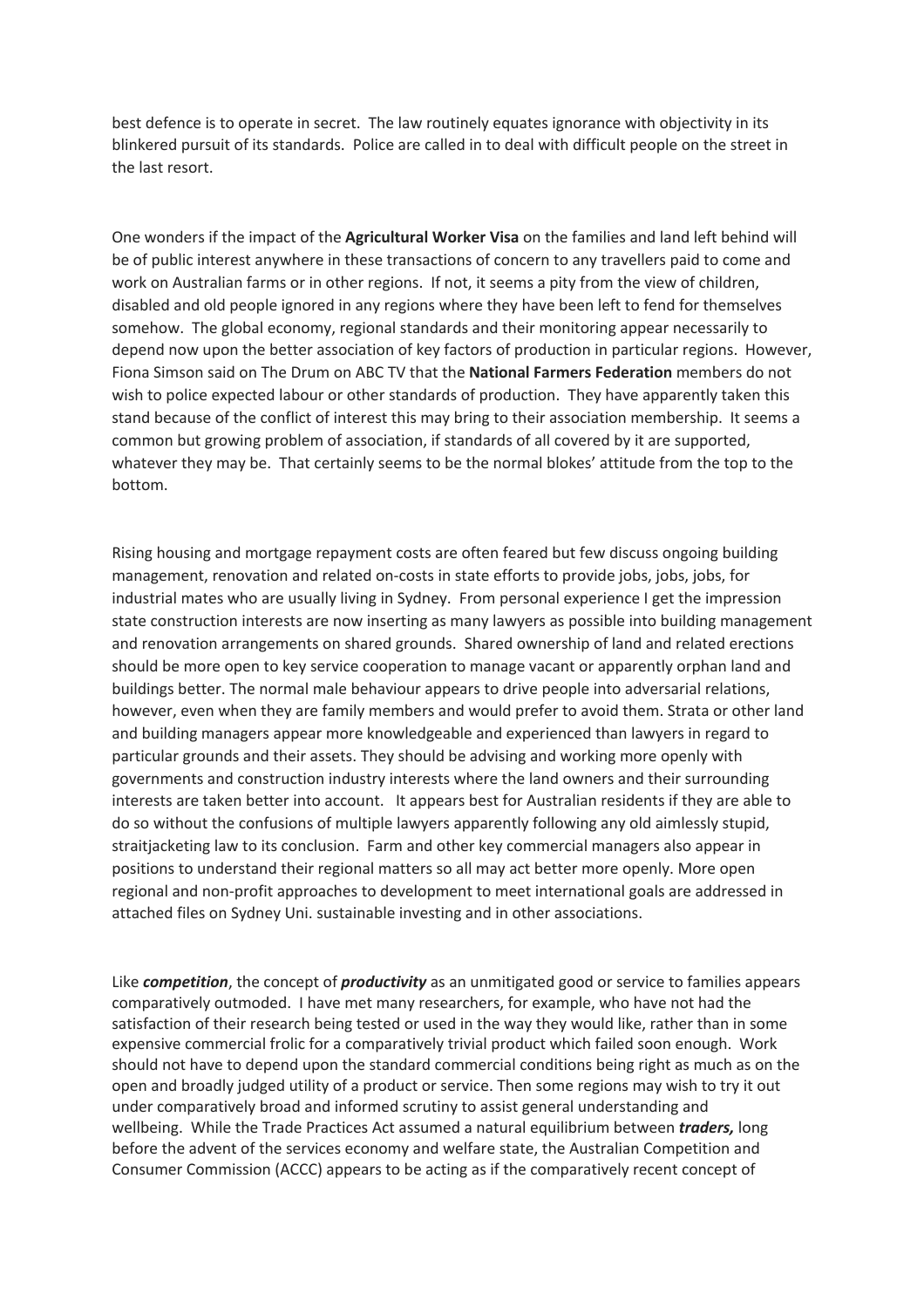the *consumer*, let alone a broader public interest, should not interrupt the supposedly more competitive operations of business as usual in secret with lawyers. Baby, you've got rights but you really always need a lawyer?

The moral point of international standards, including those related to the International Declaration of Human Rights, is not to wield them higher above the average head, especially above an educated and experienced one. Lots of people may openly agree to share the same lawyer in clear and free deliberations on any particular ground, for example. The goal in national and regional life should be planning to give one something to argue against on the ground, in terms of the particular regional interest. Growing cotton appears productive, for example, but does Australia need more or less in the light of common water shortages and the increasingly rapid throughput and wastage of cotton product? (I've no idea.)

Development should primarily be *useful* rather than *productive* for governments to avoid key unintended consequences of its support. This raises issues about the related treatment of charitable and family trusts and associations. The more openly these are designed to serve the key stakeholders in services well, the better. On **Landline** on ABC TV, for example, I saw farmers who had invented a wire clip, for fixing wire to fencing posts well, fast and with comparatively little effort. Whether this makes money or not by being able to penetrate the various hurdles and costs in global markets effectively, the clip appeared well manufactured and useful for many rural purposes which deserve support. On ABC TV I also saw the story of a high school student of Vietnamese parentage who invented an IT application that fire brigades are developing to locate and prevent fire outbreaks in particularly threatened state areas. Surely this is the kind of behaviour which is best encouraged in the open for results which can bear psychic advantages with greater time or financial benefits or not.

#### **Key regional conclusions presented to the Treasurer, Josh Frydenberg and others**

Government supposedly exists to serve the regional communities which elect it. The notion that governments promoting **competition** is always good is wrong. More open association may achieve many jobs better in ways more useful for public

wellbeing. Promoting **productivity** as the key good in government and economic discourse is also wrong. The powerful US '*competitive'* embrace now appears to have led to rapid world domination by giant US IT trading platform interests like those supporting Facebook, Apple, Amazon or sports and casino or other gambling. This appears likely to drive ever more rapid increases in inequality and environmental destruction unless government can be better used as countervailing power for broader regional support.

The emphasis on **productivity** appears to focus on the competitive market good alone, while hiding benefits of **association,** with families or individuals on one hand, or government representatives on the other. From the normal consumer's view, the free service may normally be as good or better for purpose than one that is paid, depending on many surrounding and related conditions, that men will hardly ever admit in public. Not to inform, apologize or explain is often male cultural habit. Their lawyers protect and maintain this through their scientifically and democratically outdated feudal language expectations and state monopoly control of courts and law. Their control is so entrenched I guess it may be hard to do much about. Nevertheless, Australian leaders shouldn't hide such ongoing feudal problems as Australia has key population heritages to help other trade and wellbeing in Asia and elsewhere.